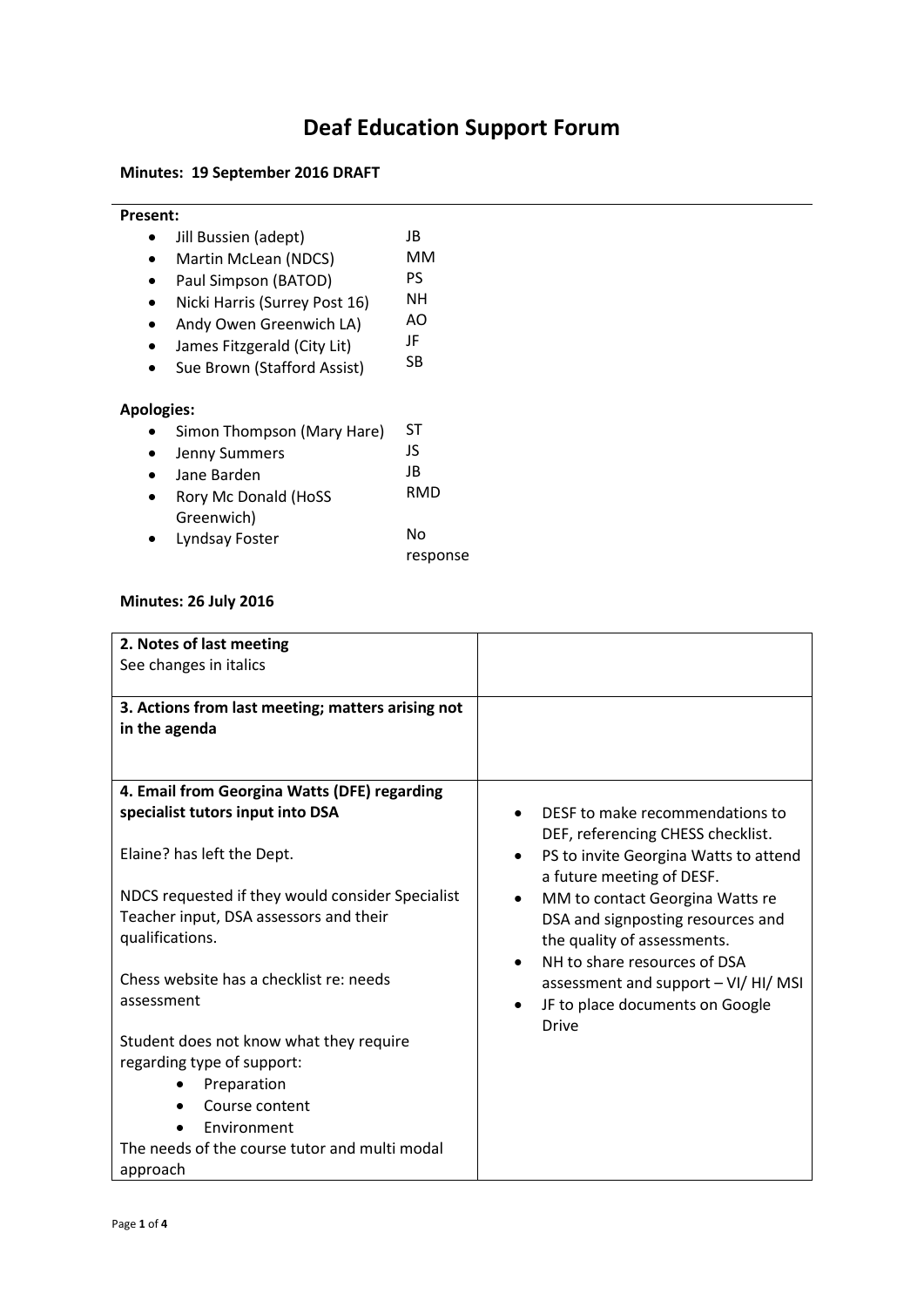| Is there training for DSA Assessors?<br>Can 'we' input into the training?<br>DSA Assessors are stopping some sensible actions,<br>as they may have little specialist training.<br>Problem mirrored in FE with LAs and Careers<br>Services not having sufficient specialist training.<br>A wider issue for DFE, how people become DSA<br>Assessors.                                                                                                                                                                                                                                                                                                                                                                                                                                                                                                                                                                            |                                                                                                                                                                                                                                                                                                                                                                                                                                                                                                                                                                                                     |
|-------------------------------------------------------------------------------------------------------------------------------------------------------------------------------------------------------------------------------------------------------------------------------------------------------------------------------------------------------------------------------------------------------------------------------------------------------------------------------------------------------------------------------------------------------------------------------------------------------------------------------------------------------------------------------------------------------------------------------------------------------------------------------------------------------------------------------------------------------------------------------------------------------------------------------|-----------------------------------------------------------------------------------------------------------------------------------------------------------------------------------------------------------------------------------------------------------------------------------------------------------------------------------------------------------------------------------------------------------------------------------------------------------------------------------------------------------------------------------------------------------------------------------------------------|
| 5. Maximum fee for electronic notetakers (we<br>have received as email expressing concern about<br>a cut in the rates permitted)<br>MM received email re cut in rates. Present rate<br>$£80 + VAT.$<br>STTR Band 4/3 a separate rate.<br>Elaine wanted a single band, but due to quote<br>system, only allowed if both quotes above the<br>'cap' of £45 p/h.<br>JF some rates are £40 p/h<br>Concern as separate rate and band.<br>Agencies will undercut these rates - SEE PAPERS                                                                                                                                                                                                                                                                                                                                                                                                                                            | No action $-$ see AOB                                                                                                                                                                                                                                                                                                                                                                                                                                                                                                                                                                               |
| 6. Access Arrangements including role of CSWs<br>Sue Brown, Stafford Assist present<br>Planning now for 2017/18 changes<br>Sue and Mandy concerned over Local Offer and<br>lack of support - see handouts<br>Several things came together at the same time, so<br>reviewed their organisation.<br>CSWs are cheaper form of support<br>Some CSWs only have BSL L1 or L2, possible<br>litigation situation, if they support a student in an<br>exam and the student fails.<br>Confusion between OLM and CSW<br>Lack of BSL L3 and English qualifications<br>CSW - lack of monitoring - then Manager in<br>difficult situation<br>No ToD at Post $16 -$ who is deciding the<br>examination arrangements<br>OLM - quality of training<br>Who is responsible for who supports in the exam:<br>'Head of Service', 'Head of Centre' or 'SENCo'?<br>Laser has a course on Exam Support.<br>Post 16 (BAToD) assumes a ToD is involved. | PS to ascertain situation regarding<br>$\bullet$<br>Post 16 Exam arrangements, EHCP<br>and support from HoSS Forum and<br><b>NatSIP</b><br>JB to raise issue at next BATOD NEC<br>re Post 16 support re exams from<br>CSWs, OLMs, and SLIs and request<br>information<br>PS to invite Nick Tait to future DEFS<br>meeting to discuss EHCP/ local offer,<br>skills for exams and processing<br>between languages.<br>Sue Brown & Mandy tucker to look at<br>wording for JCQ recommendations<br>for a meeting after 2 Nov.<br>AO to contact David Buxton BDA for<br>information on Charter, Pledge 3. |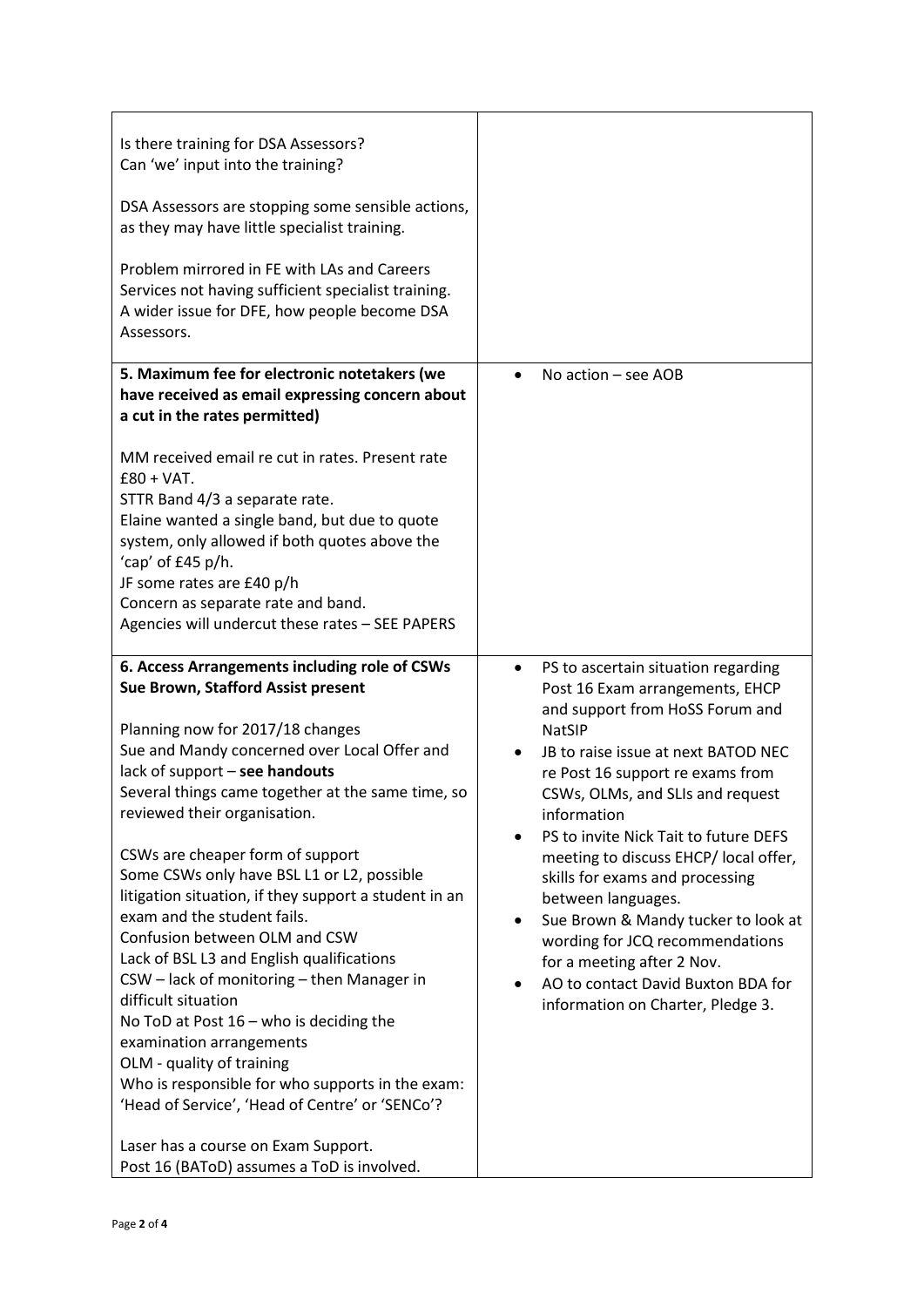| What is the role of Post 16 and LA: local offer,<br>mapping the provision, apprenticeships, and area<br>reviews?                                                                                                        |                                                                                                                                            |
|-------------------------------------------------------------------------------------------------------------------------------------------------------------------------------------------------------------------------|--------------------------------------------------------------------------------------------------------------------------------------------|
| There is an issue regarding LA and the support at<br>FE?<br>Who writes the EHCPs - non-specialists? Who<br>monitors EHCPs?                                                                                              |                                                                                                                                            |
| Are CSWs 'fit for purpose' for exams and in class<br>support?                                                                                                                                                           |                                                                                                                                            |
| Does JCQ Guidance need to be tightened up?<br>OLM / SLI roles are not defined only inferred                                                                                                                             |                                                                                                                                            |
| NDCS recommend BSL 3, but there are no<br>mandatory qualifications for CSWs or no register.                                                                                                                             |                                                                                                                                            |
| AO has spoken with Nick Tait since 2007/8                                                                                                                                                                               |                                                                                                                                            |
| BSL Charter/ BDA - Pledge 3 - about choices of<br>language BSL/ English                                                                                                                                                 |                                                                                                                                            |
| 7. DESF Survey                                                                                                                                                                                                          | Postponed                                                                                                                                  |
| 8. Any Other Business<br>a) MM - update re functional skills and<br>apprenticeships                                                                                                                                     |                                                                                                                                            |
| From 2017 BSL 1 & 2 will be accepted for English<br>requirements                                                                                                                                                        |                                                                                                                                            |
| The hope for the future is a dialogue with<br>Signature for FS unit/ BSL skills                                                                                                                                         |                                                                                                                                            |
| b) NH-Banding<br>see sheets                                                                                                                                                                                             |                                                                                                                                            |
| Non-medical helpers<br>No ToD, TVI or MSIT, but 'specialist teacher<br>They tried to include the support worker<br>qualifications<br>Qualifications are very confusing.                                                 | ALL to feedback to DESF regarding<br>٠<br>qualifications and providers<br>NH, with Lynn permission, will forward<br>٠<br>documents to DEFS |
| Lyn from CHESS revised the courses<br>NH suggests:<br>a just change of 'title', as courses at L3 are already<br>on the Framework<br>later courses can go on the National Framework<br>it is one course, with two titles |                                                                                                                                            |